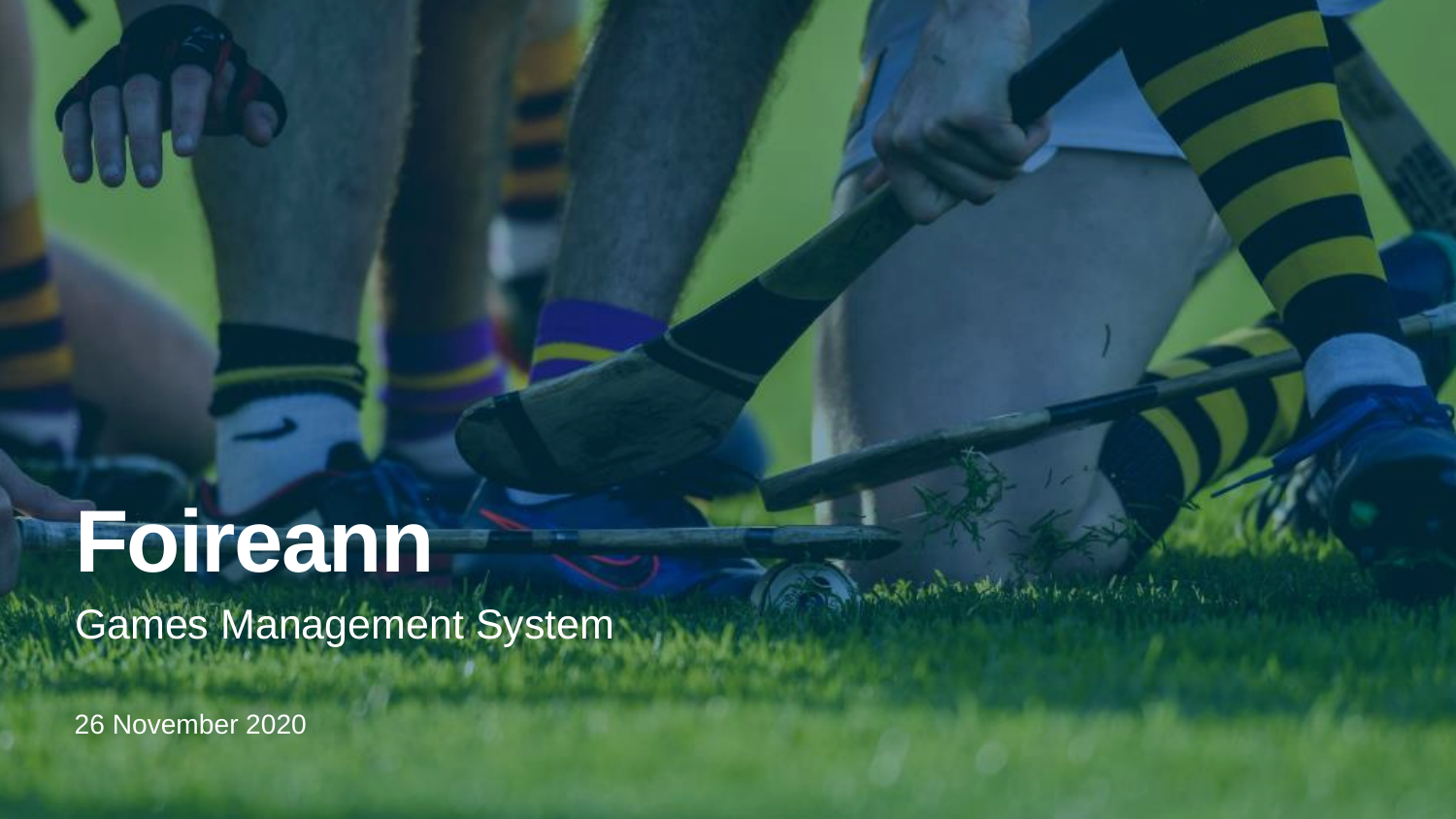The new Foireann system is being made available to Clubs from December 1st. This system will replace the existing Membership & Registration System -Servasport Games Management System (GMS) and the Returntoplay application.

Foireann will provide all of the functionality that was previously available in GMS and much more in a simple, intuitive, mobile manner. It allows Club Members to view and manage their own information and relevant Club related communications in one integrated application. Everything from knowing when training is on to submitting Health Questionnaires, confirming availability for matches, paying their membership subscription or managing what communications they wish to receive from the club is available.

### **FOIREANN**

#### Return to play | Membership | Games Management

| <b>Username</b>         |               |
|-------------------------|---------------|
|                         |               |
| Password                |               |
| Remember me             | <b>LOG IN</b> |
| New user? Register      |               |
| <b>Forgot Username?</b> |               |
| <b>Forgot Password?</b> |               |

# **What's Happening?**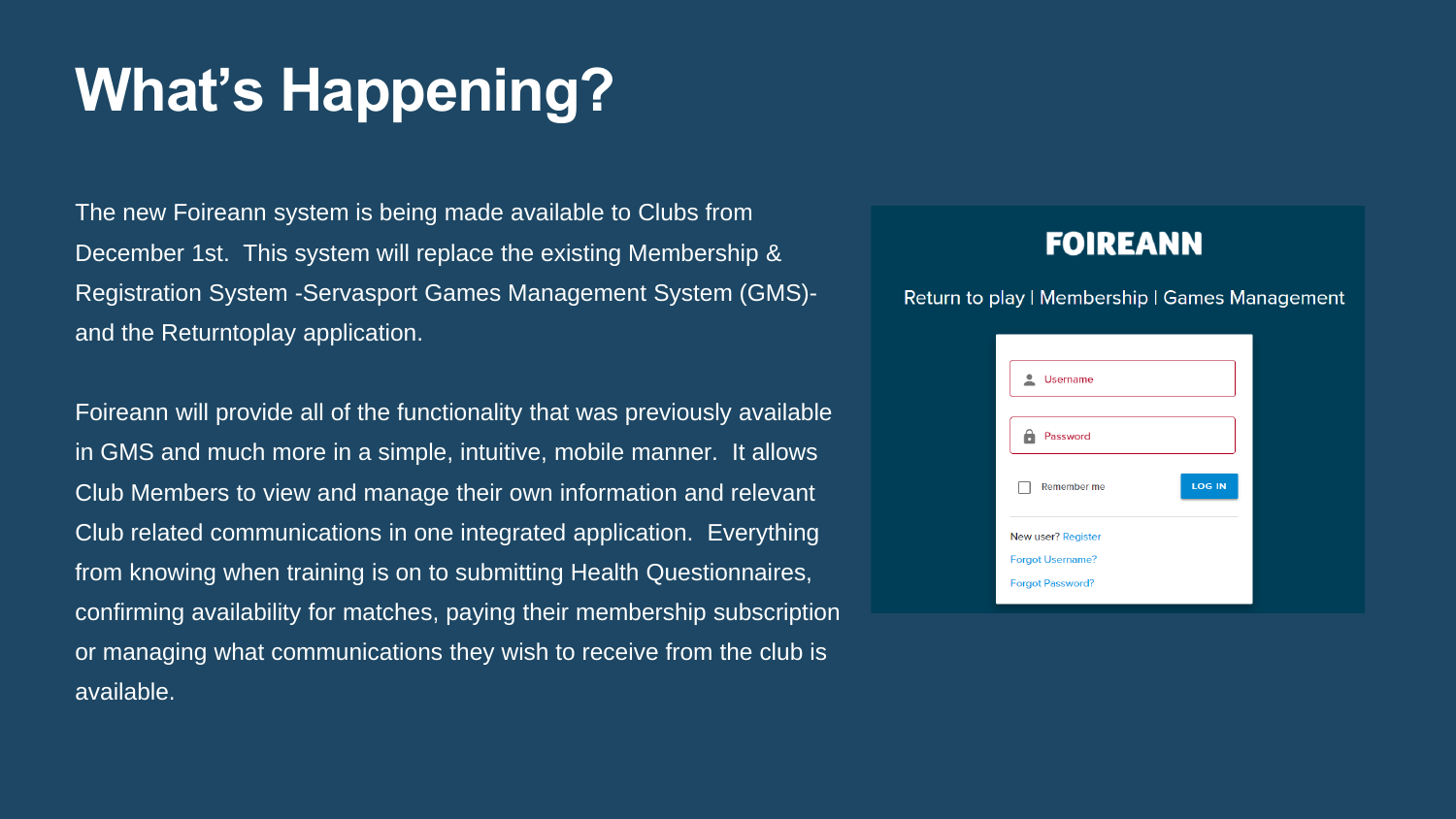Foireann allows Club Administrators to configure Membership Options and accept online payments (through Stripe), manage club communications in compliance with GDPR and Children First legislation, register their members with the GAA, LGFA or Camogie Association (also Handball and Rounders, if relevant) and to allocate Coaches to Teams for organising training or health questionnaire verification.

The new system will be accessible through the following links: [https://Foireann.ie](https://foireann.ie/) [https://gamesmanagementsystem.ie](https://gamesmanagementsystem.ie/) [https://returntoplay.gaa.ie](https://returntoplay.gaa.ie/) The old GMS system will be still be accessible through the usual links: [https://people.gaa.ie](https://people.gaa.ie/) [https://people.ladiesgaelic.ie](https://people.ladiesgaelic.ie/) [https://people.camogie.ie](https://people.camogie.ie/) However, it should only be used for reference purposes and should not be used to register any further members.

# **What's Happening?**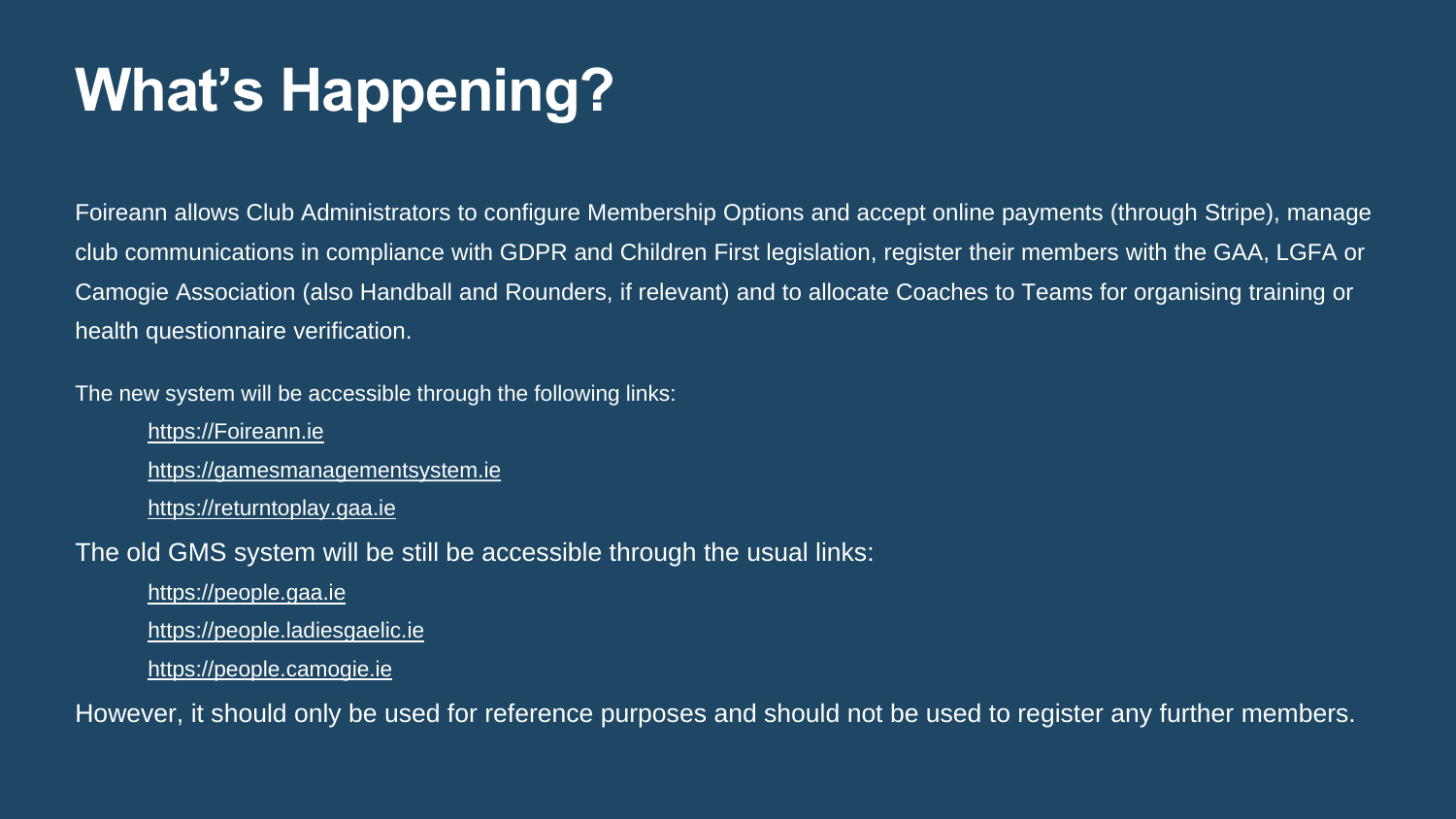The new functionality available within Foireann will be hugely beneficial to your club and should significantly reduce Administration effort. To make full use of the system from December 1st you should:

2. Verify that you have the correct privileges within the system (i.e. if you are a club administrator, you should have additional

3. Setup your Membership Options (Full / Social / Youth / Honorary / player / Non-Player / G4M&O etc) and decide if you

- 1. Ensure that you have access to the system
- functionality)
- wish to make these Options available to purchase on-line.
- 4. Setup a Stripe Account by using the step by step setup 'Wizzard' please note that on-line transactions incur a cost of 1.35%
- 5. Verify that your Club's Teams at each grade are in place
- 6. Assign a Coach or Coaches to each Team

Further information on how to complete each of the above tasks is available **[here](https://gmssupport.zendesk.com/hc/en-gb)**

# **How does this affect my club?**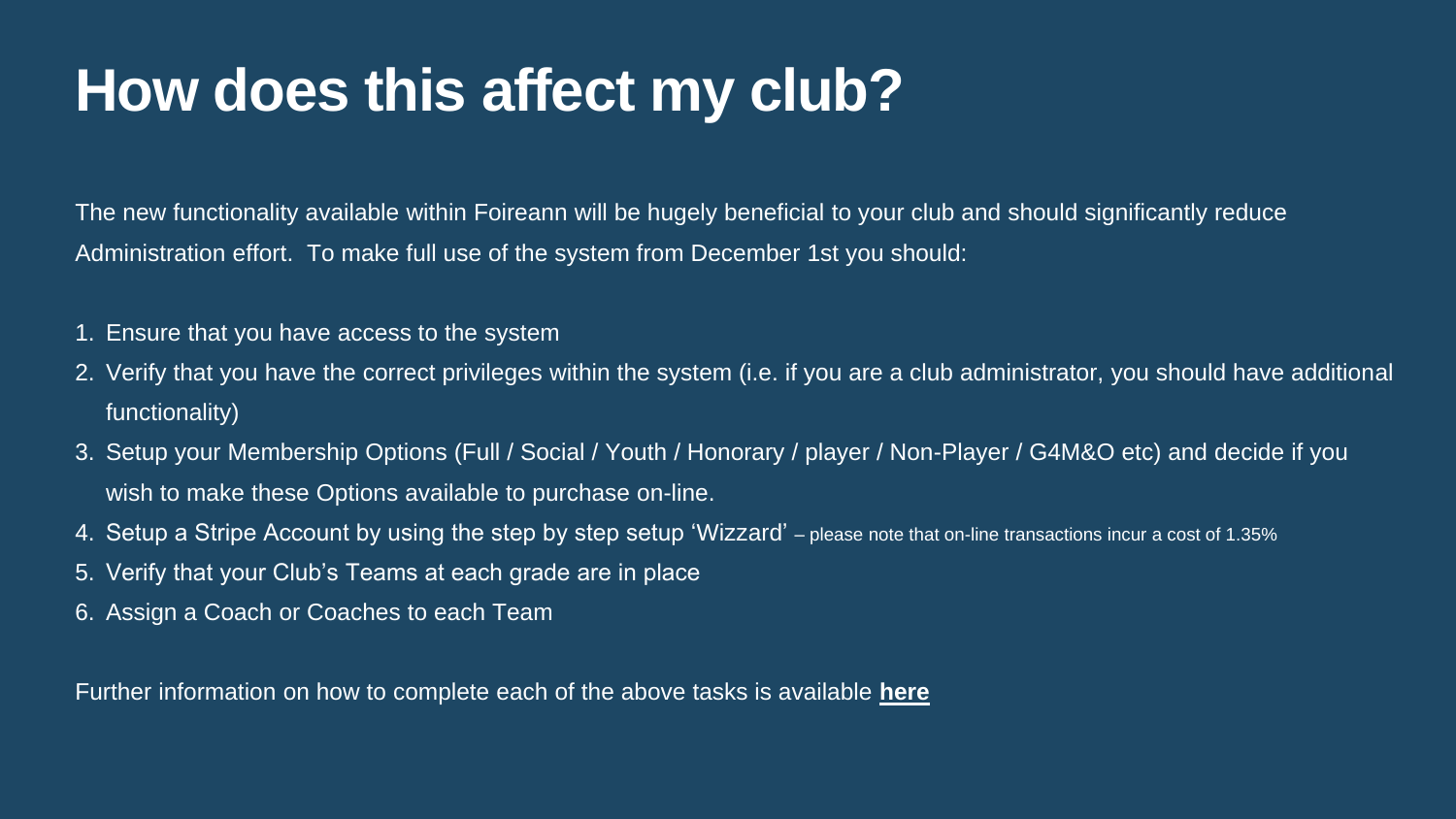### **Club Administrators**

Club administrators will have access to additional functionality in Foireann. Existing Administrators from the Servasport System have been migrated across to Foireann. You can check that you have administrator privileges by looking at your profile and reviewing the Club(s) that you have added. Clubs where you are an Administrator will be flagged accordingly.

Please note that the System is designed to cater for our International Units also. Payments can currently be accepted in EUR, GBP or USD. Other currencies can be added assuming that the appropriate AML / KYC checks can be completed. For further information please contact [gmssupport@gaa.ie](mailto:gmssupport@gaa.ie)

Note: for Governance and Security purposes, only Club Secretaries and Club Registrars will have administrator rights

#### **International Units**

# **How does this affect my club?**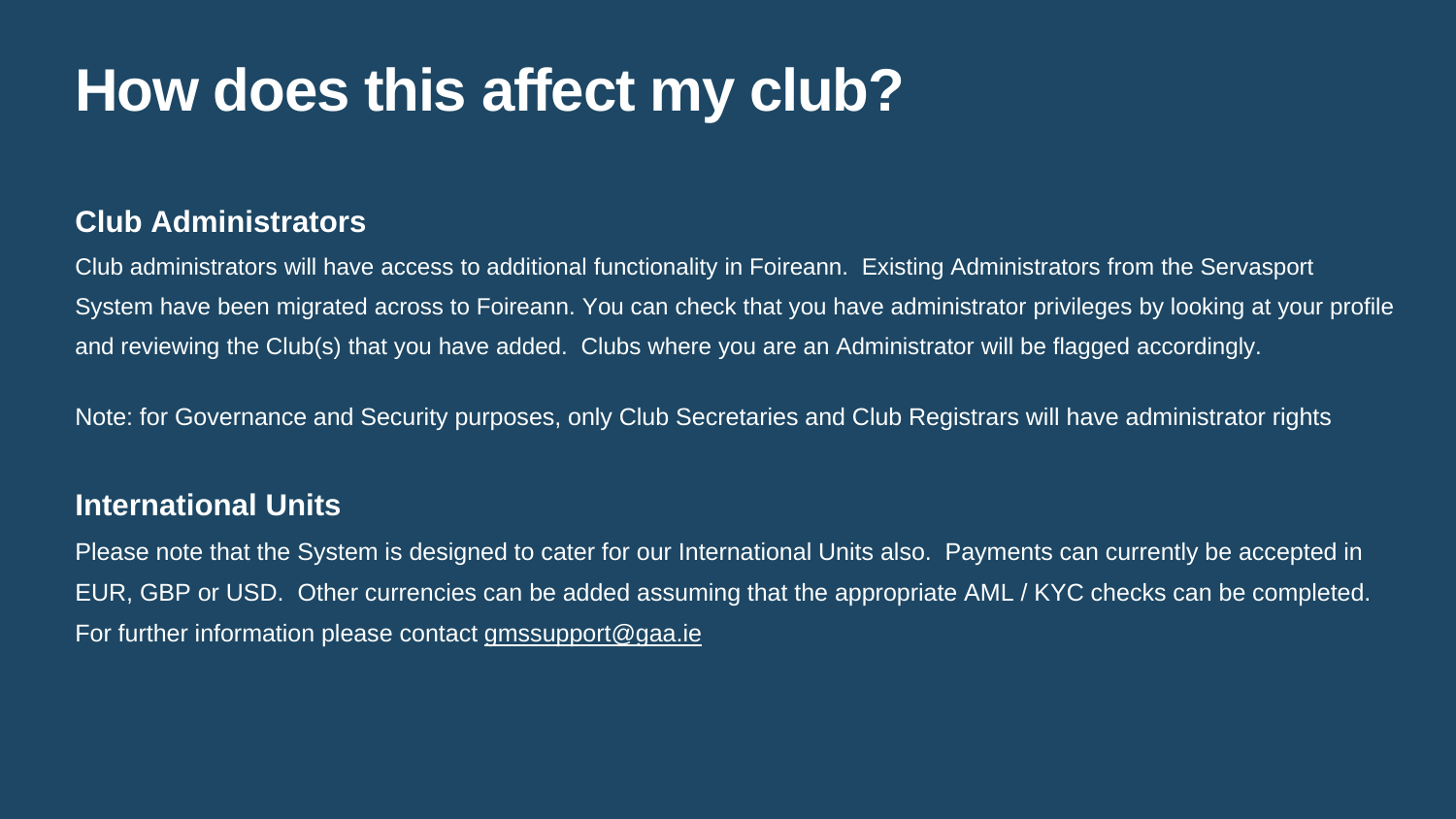### **One Clubs**

Many clubs who participate in GAA, LGFA and Camogie Association competitions choose to operate as 'One Club'. Foireann is capable of managing membership and registration for all codes (including Rounders and Handball). The relevant Registration processes vary slightly for each Association, but each can be processed by Club Administrators from one central view of Club Members. It is important that the relevant Governance steps and rules based requirements are in place before

#### **Not Interested?**

If you chose not to use any of the new functionality, that's OK too. You will still need to register your members through Foireann and the previous 'Club Administrator managed' processes are still supported. It is important to note that communications must be managed in compliance with GDPR (social media apps do not always comply) and the on-line payments charges or licence costs for third party systems can be much higher than 1.35%.

# **How does this affect my club?**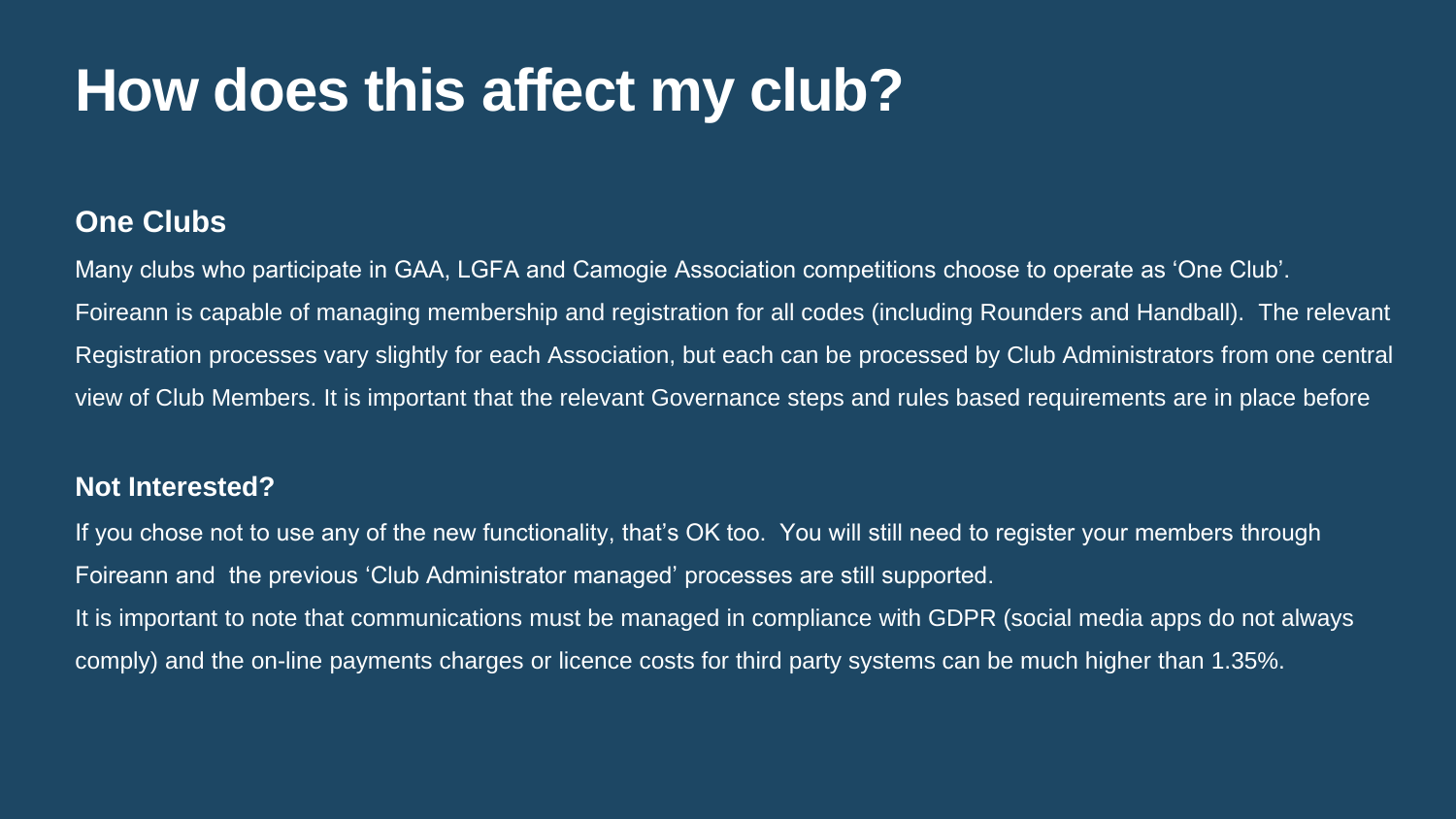The first thing to note is that all existing member records previously held in the Servasport Games Management system will be available in the new system, Foireann. There will be no requirement for data entry for existing members. There are however some important changes in how membership data is managed and this will be important to understand so that you can maximise the benefits of the system.

The Foireann system is designed to provide access to Club members to information that is relevant to them (i.e. Membership subscriptions, communications relevant to their teams etc) and to do this, members create an online account or profile. This profile has up to now enabled them to submit Health Questionnaires on [https://returntoplay.gaa.ie](https://returntoplay.gaa.ie/) This online 'profile' is not the same as a Club Membership record, although they do share much of the same information (i.e Name, contact details etc).

The Servasport Games Management System holds the membership and registration records for your club, this is generally only accessible to Club Administrators (with some exceptions). Foireann will allow the online profiles of club members to be linked to their Membership Record so that they can re-register (if your club allows for this) and maintain the information held about them by the club (an important requirement under Data Protection legislation) and to manage their preferences about how they are communicated with.







### **What about my club's existing data?**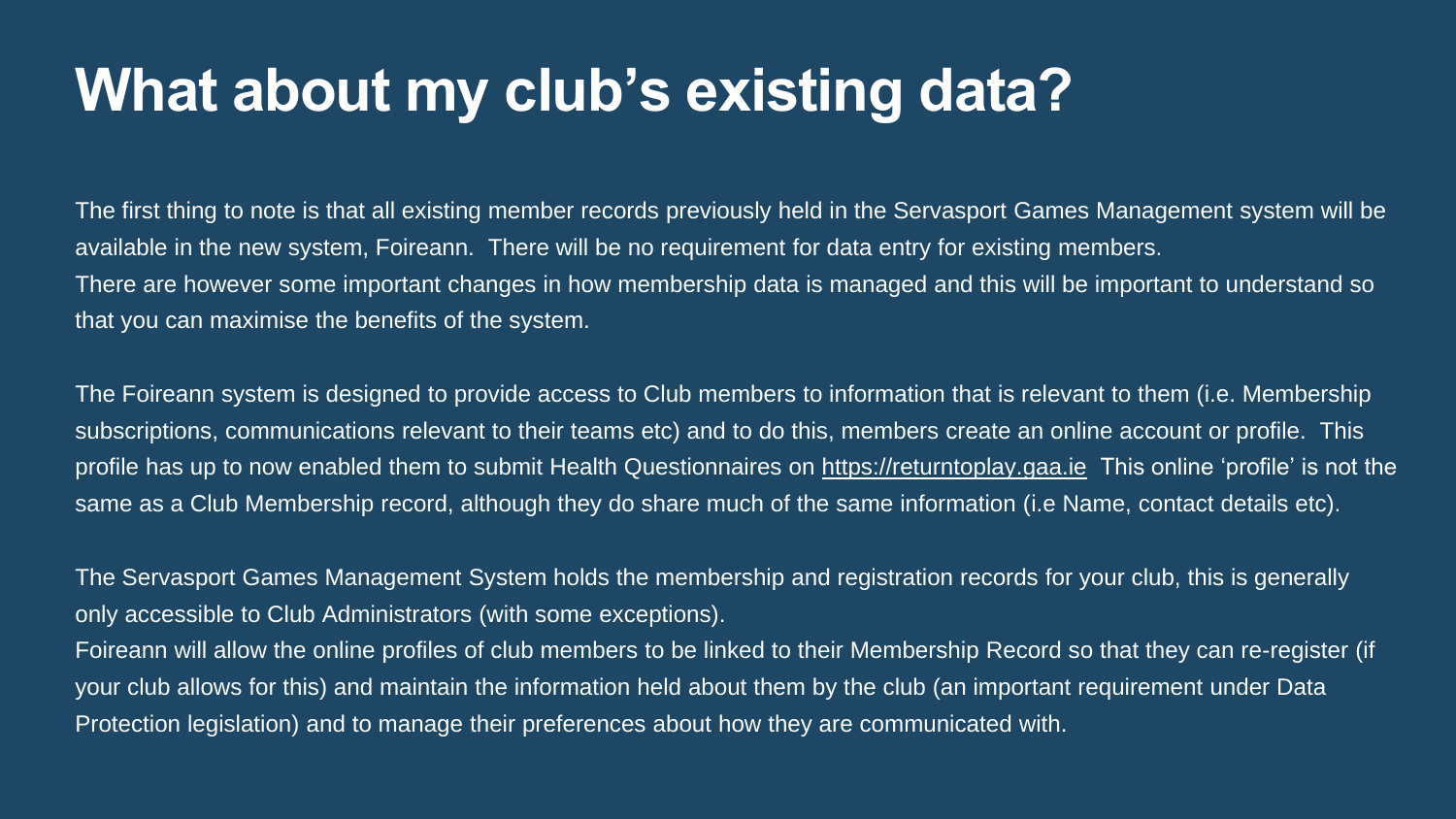## What about my club's existing data?

The net effect is that two separate systems (Servasport Games Management System and the Returntoplay system) will merge to become one integrated system (Foireann). All of the records relevant to your club from both systems will remain in place.

This process (merging two systems) will result in three distinct scenarios: 1. Members whose data was only held in the Servasport system i.e. they don't have an online profile. 2. Members whose data only exists in the Returntoplay system i.e. they don't have a membership record.

3. Members whose data exists in both systems i.e. they have an online profile and a membership record.

For those people in Group 1 above, it is possible to issue them with a email with a link to register an online profile that merges their Membership Record and their online profile. For those people in Group 2 above, it is possible for them to register (and pay for membership if your club chooses to provide this option) and create a membership record. For those people in Group 3 above, a process has already been run to link their profile to their membership record based on Name, DOB, Phone Number, Email & Club.

- 
- 

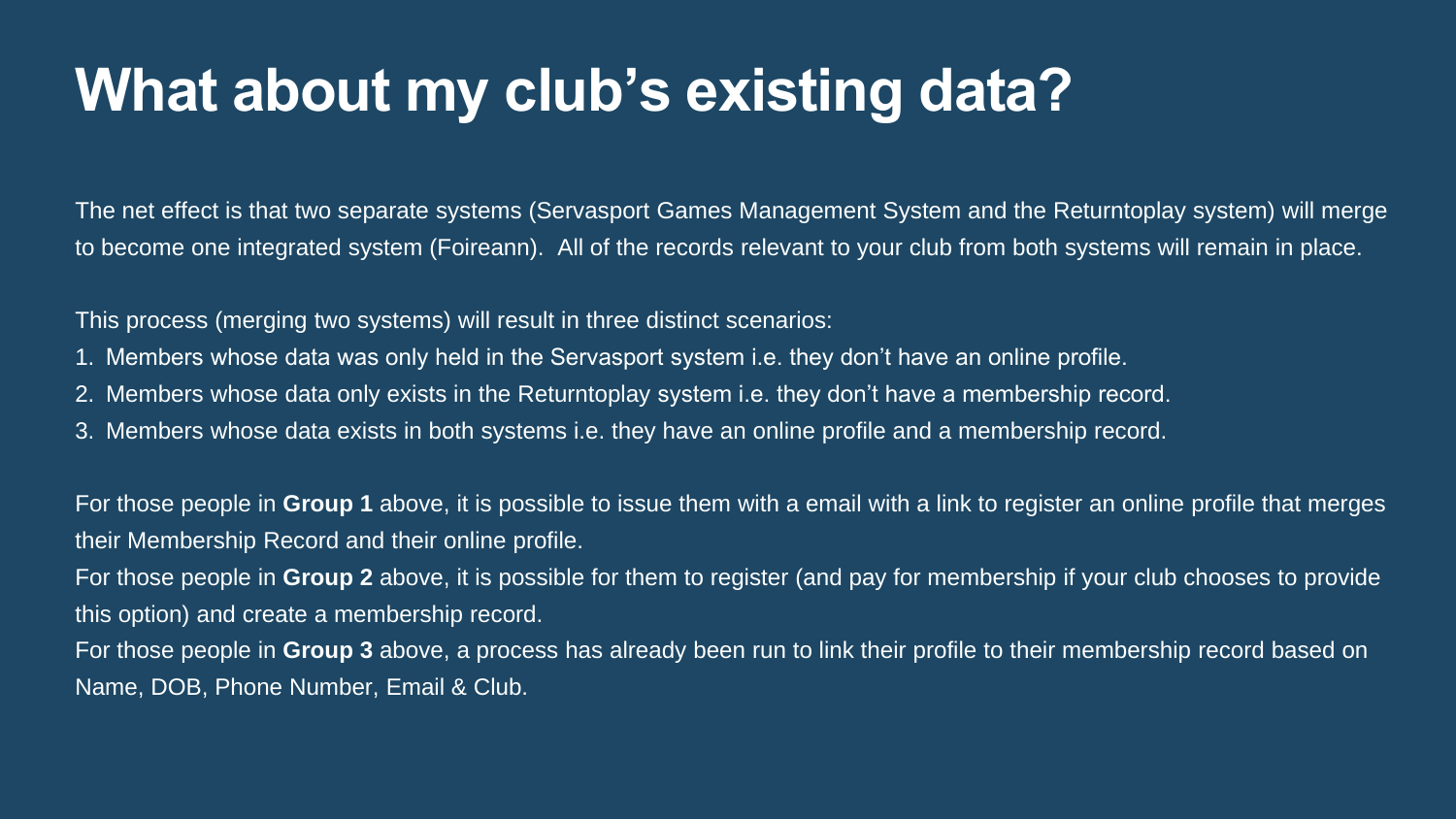## What about my club's existing data?



Over time, it is intended to work with you to reduce the numbers of people in Groups 1 & 2 so that every member of your club who wishes to do so can manage their own data. It is also intended to delete old, duplicate or erroneous data over time so that only the records that are relevant to your club remain visible. (Note: Data clean-up of this type will only occur with your involvement and within the bounds of GDPR and Official Rules. It is intended to commence this process after the 2021 registration period ends)

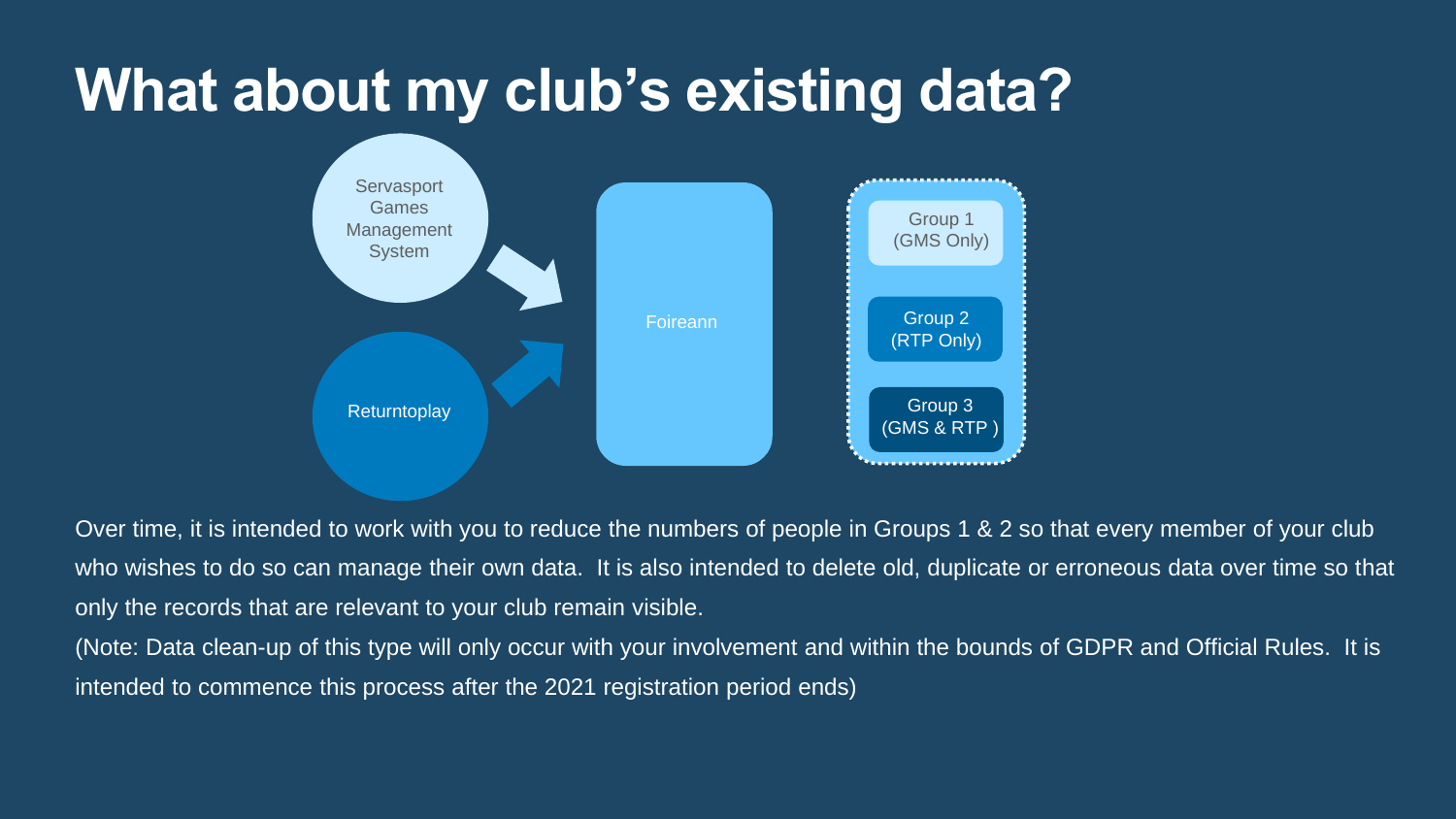Clubs will have the ability to setup the Membership Options (Full / Youth / Social member, Player / Non-player) that they provide to their members from Monday *December 1st.*

If it is intended to allow on-line Membership payment, a Stripe Account will need to be setup for your club. The application process for a Stripe Account, which is simple and easy to complete, will also be available from *December 1st*.

The ability for members to pay their membership subscription online will be available once the 2021 registration window opens on *December 8th.*

The ability for Clubs to register their members with the relevant Governing body (GAA / LGFA or Camogie Association) will be in place from *December 15th.*

It should be noted that, whilst the existing Servasport Games Management System will remain in place, no further Membership Registrations should be processed on this system and the ability to do so will be removed from *December 1st.*







### **What are the key timelines?**